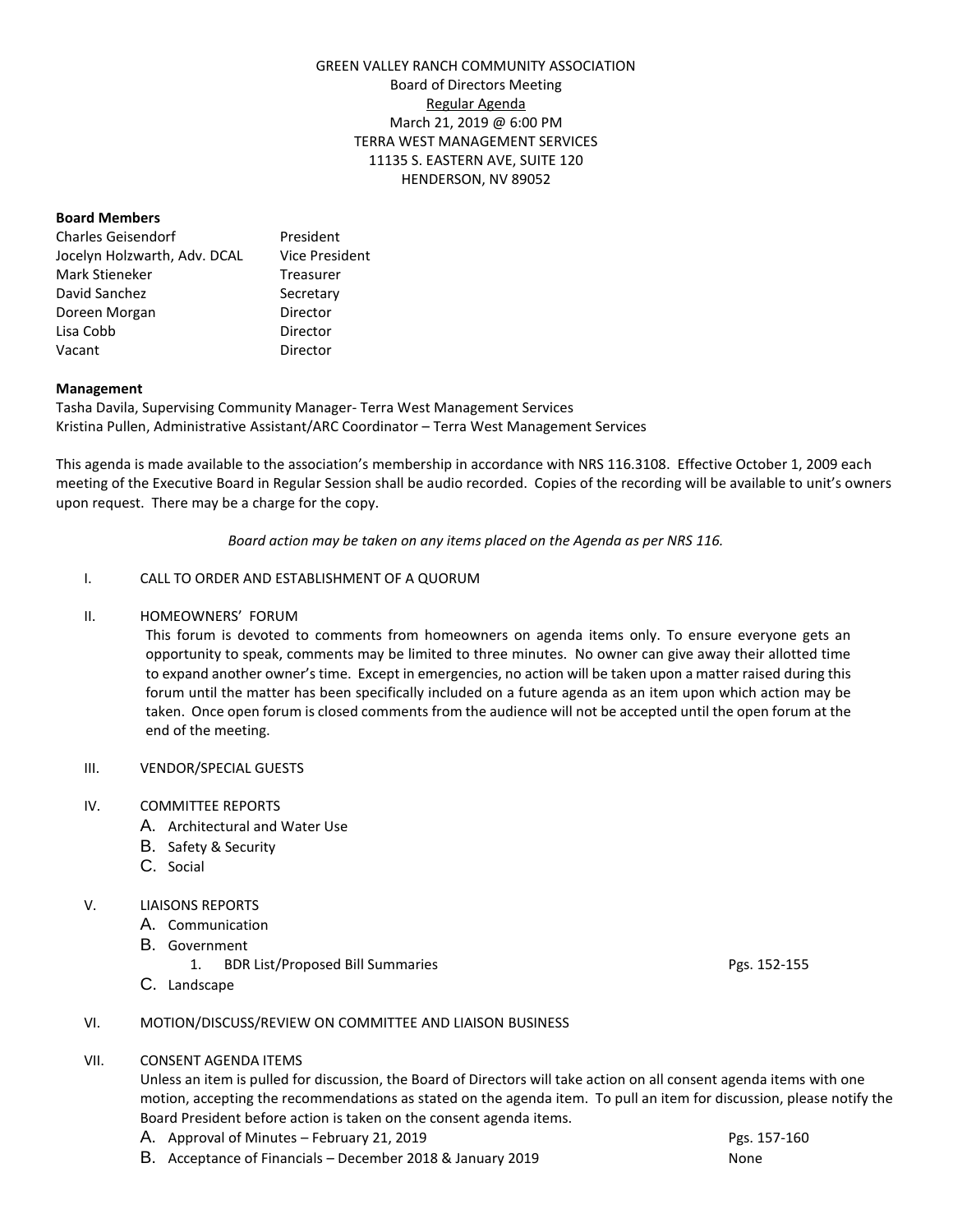| C. Review of Litigation Disclosure – Opdated 2/26/19 | <b>PRS. 101-103</b> |
|------------------------------------------------------|---------------------|
| D. Next Meeting – April 18, 2019                     |                     |
| E. 2018 Pending Reserve Projects                     | Pg. 164             |
| F. 2019 Reserve Projects                             | Pg. 165             |
| G. Management Report                                 | Pgs. 166-171        |
| H. Landscaping Report                                | Pgs. 174-177        |

 $P_{\text{C}}$  C. Review of Litigation Disclosure – Updated 2/26/19 Pgs. 161-163-164-163

VIII. OPEN SEALED BIDS – Motion/Discuss/Review to approve management to open sealed bids

## IX. FINANCIAL

- A. Treasurers Report
- X. UNFINISHED BUSINESS
	- A. Red Rock Financial Services Contract Addendum Motion/Discuss/Review to approve/deny/postpone contract addendum from Red Rock Financial Services. **Pgs. 216-221** Pgs. 216-221

## XI. NEW BUSINESS

- A. Newsletter RFP Motion/Discuss/Review to approve/deny/postpone newsletter RFP Pgs. 224-228
- B. Pest Control RFP Motion/Discuss/Review to approve/deny/postpone pest control RFP Pgs.
- C. Planter Refurbish Proposal Motion/Discuss/Review to approve/deny/postpone proposal from Bob's Fix It for cleaning/staining/painting of 86 planters. Pgs. 229-232
- D. Jaramillo Proposal#02141901SC Motion/Discuss/Review to approve/deny/postpone proposal from Jaramillo Landscape for Rock removal/Install along GVP. The example of the example of the Pgs.
- E. Jaramillo Proposal#03011902SC Motion/Discuss/Review to approve/deny/postpone proposal from Jaramillo Landscape for tree stump removal in Donlon Middle Island. The example of the Pgs.
- F. Jaramillo Proposal#03011903SC Motion/Discuss/Review to approve/deny/postpone proposal from Jaramillo Landscape for tree removal on Wingbrook, east of Wooduck. .
- G. Jaramillo Proposal#03011905SC Motion/Discuss/Review to approve/deny/postpone proposal from Jaramillo Landscape for tree removal on Wingbrook, west of Crisscross.
- H. Jaramillo Proposal#03011907SC Motion/Discuss/Review to approve/deny/postpone proposal from Jaramillo Landscape for tree removal in Cozy Hill Park.
- I. Jaramillo Proposal#03011908SC Motion/Discuss/Review to approve/deny/postpone proposal from Jaramillo Landscape for tree surface root repair at Cozy Hill Park.
- J. Jaramillo Proposal#03061902SC Motion/Discuss/Review to approve/deny/postpone proposal from Jaramillo Landscape for tree removal near Paseo Verde Park.
- K. Jaramillo Proposal#03061904SC Motion/Discuss/Review to approve/deny/postpone proposal from Jaramillo Landscape for tree removal at Friendship Park.
- L. Jaramillo Proposal#03111901KC Motion/Discuss/Review to approve/deny/postpone proposal from Jaramillo Landscape for landscape upgrade for Benji Median.
- M. Jaramillo Proposal#03111902KC Motion/Discuss/Review to approve/deny/postpone proposal from Jaramillo Landscape for Cozy Hill landscape upgrades, west of Carnegie.
- N. Jaramillo Proposal#05301801SC Motion/Discuss/Review to approve/deny/postpone proposal from Jaramillo Landscape for to repair car accident damage along PVP and Palomino Village.
- O. Jaramillo Proposal#12071801SC Motion/Discuss/Review to approve/deny/postpone proposal from Jaramillo Landscape to repair car accident damage along PVP & Rabbits Foot.

# XII. INFORMATIONAL/UPDATES

- A. Coyote/Wildlife
- B. Playground Safety
- C. Intersection Corner Maintenance (Non-GVR Owned) Pgs. 234-242 Pgs. 234-242